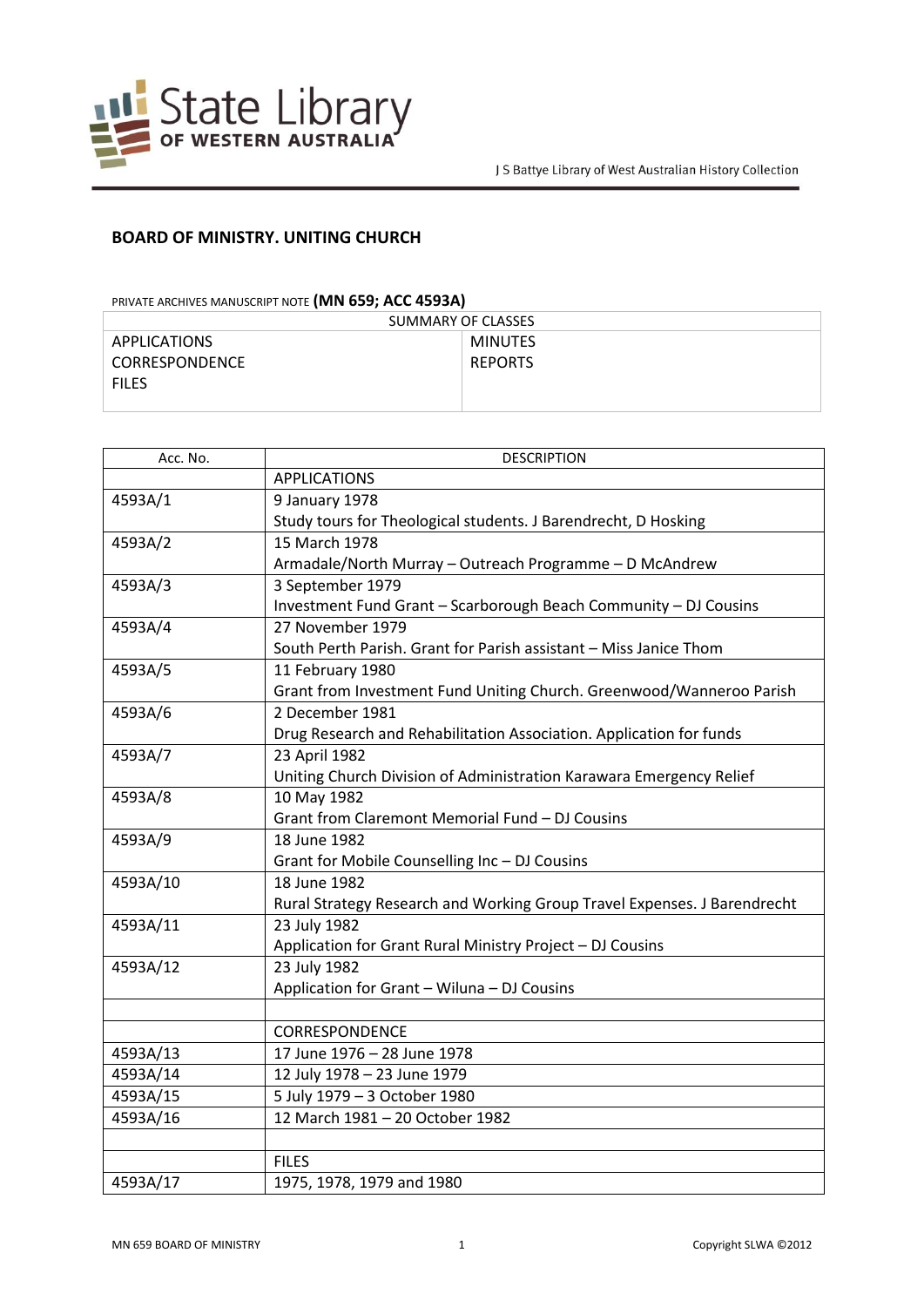

J S Battye Library of West Australian History Collection

|                      | Synod Structures. Discussion papers re by-laws for planning Uniting Church       |
|----------------------|----------------------------------------------------------------------------------|
|                      |                                                                                  |
|                      | <b>MINUTES</b>                                                                   |
| 4593A/18             | 21 June 1976 - 23 September 1980                                                 |
|                      | <b>Ministry Meetings</b>                                                         |
|                      | <b>REPORTS</b>                                                                   |
| 4593A/19             | 1977                                                                             |
|                      | <b>Glen Forrest Campsite</b>                                                     |
| 4593A/20             | 1977                                                                             |
|                      | By-Laws Aged Persons Homes Board                                                 |
| 4593A/21             | <b>List of Committees</b>                                                        |
| 4593A/22             | 1978                                                                             |
|                      | <b>Exercise in Mutuality</b>                                                     |
| 4593A/23             | 22 - 27 February 1978                                                            |
|                      | Report on visit to World Mission, Sydney                                         |
| 4593A/24             | 1978                                                                             |
|                      | <b>Induction Service for Ministers</b>                                           |
| 4593A/25             | 1978                                                                             |
|                      | Board of Ministry on Nomination of Assistant Superintendent World Mission        |
| 4593A/26             | $2 - 6$ June 1978                                                                |
|                      | General Meeting Australian Council of Churches held at Lincoln College, North    |
|                      | Adelaide                                                                         |
| 4593A/27             | 23 October 1978                                                                  |
|                      | Report on a visit to Malaya and Singapore by Raymond Perry                       |
| 4593A/28             | 18 October 1978; 16 January 1979                                                 |
|                      | Reports on the Aboriginal Evangelical Fellowship Church                          |
| 4593A/29             | 1979                                                                             |
|                      | Daybreak Campsite                                                                |
| 4593A/30             | 1979                                                                             |
|                      | Report on Ministry to Asians in Perth                                            |
| 4593A/31             | Report on Policy on Ethnic Churches in Australia                                 |
| 4593A/32             | Up to 1977                                                                       |
|                      | Report by Raymond Perry on settler arrivals to Australia                         |
| 4593A/33             | Board report to Synod                                                            |
| 4593A/34             | <b>Aboriginal Land Rights</b><br>Lotteries Commission Grants to Children's Homes |
| 4593A/35             |                                                                                  |
| 4593A/36             | <b>Unemployment Caring Services</b><br>Order of St Stephen - staff vacancy       |
| 4593A/37<br>4593A/38 | 19-20 February 1979                                                              |
|                      | Meeting for World Mission held at Wesley College, University of Sydney           |
| 4593A/39             | Division of Administration                                                       |
| 4593A/40             | Division of Nurture                                                              |
| 4593A/41             | Workshop on Preparation in Australia for the Commission on World Mission         |
|                      | and Evangelical Conference to be held in Melbourne 1980                          |
| 4593A/42             | 1979                                                                             |
|                      | Aged Persons' Homes Board                                                        |
| 4593A/43             | 1980                                                                             |
|                      | Application to Board for a Grant from the UC Investment Fund                     |